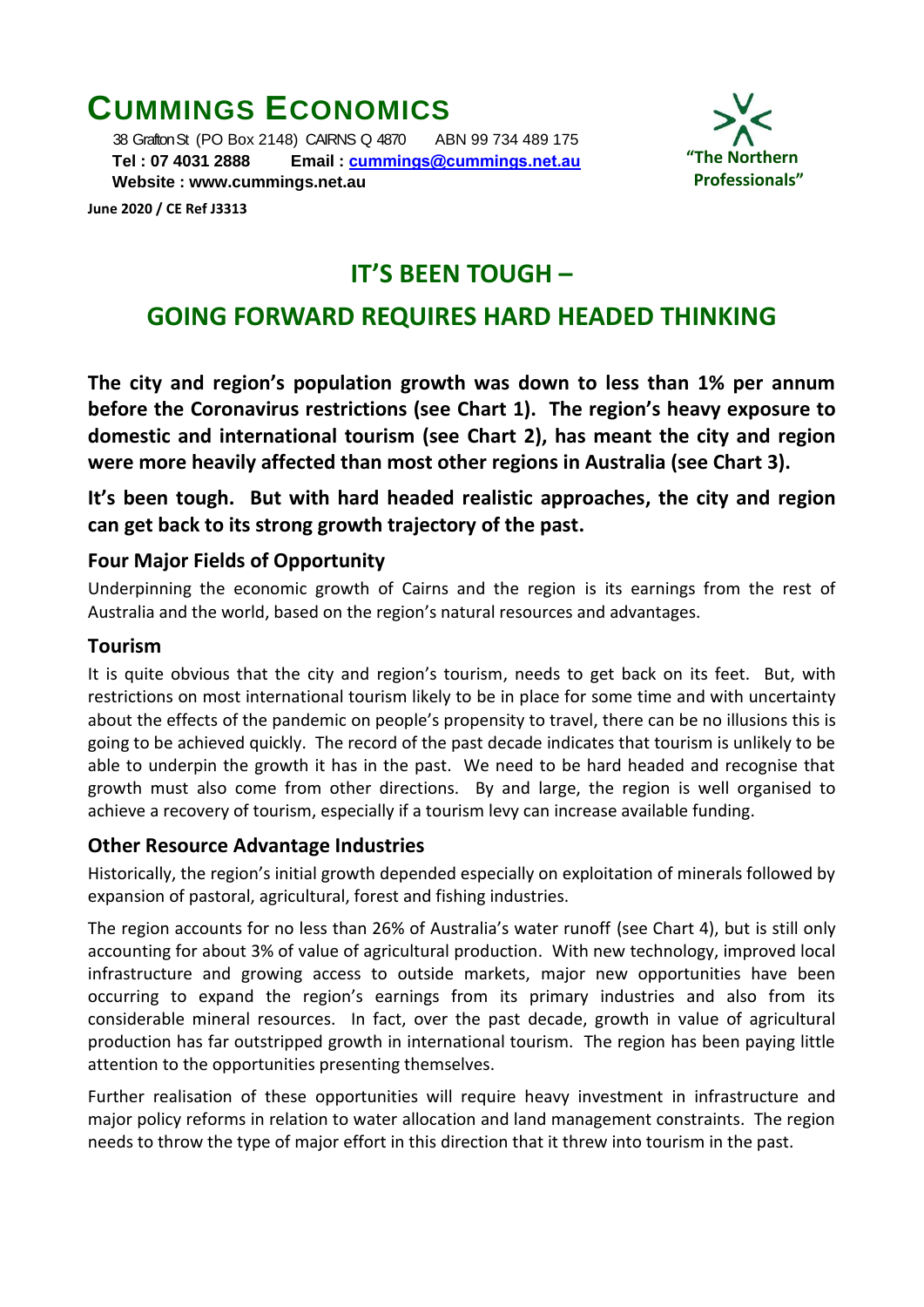# **Cairns' Regional City Role**

While the region's population has become the largest in northern Australia and emerging as the largest in regional Queensland outside the southeast corner, this progress has not been reflected commensurately in the growth of Cairns as the region's capital and hub servicing city.

Cairns can no longer ignore that it is lagging in the development of a whole range of service sectors such as higher education, health, media, transport infrastructure compared with other cities of its size in Australia (see Table 5). There needs to be a major thrust in this direction.

#### **A Key role in the Northern Australia/ Pacific Region**

The size of the Cairns region and its strategic position means there are opportunities opening up for it to play a greater key role in the wider Northern Australia/ South West Pacific region, especially against a background of Australia's growing strategic Pacific engagement. Cairns already leads in the area in skills-based manufacturing and servicing in marine and aviation sectors, in coastal shipping, in fly-in/fly-out mining support, in international education.

It is critical that it engage in realising opportunities in this field involving defence, but also trade and services engagement.

### **Three (3) Changes in Preoccupation**

Broadening the city and region's developmental thrust beyond tourism will require three major changes in its preoccupation.

#### **1. Freight as against passengers**

The region needs to broaden its past preoccupation with passenger transport and services to a much-needed preoccupation with freight transport and growing and making products. This will include bringing up to date much of its neglected third world freight transport infrastructure of rail north of Townsville, Cairns seaport, Kuranda Range Road and unsealed regional link roads.

#### **2. Private Investment as against government**

More recently, the region has had a justified major preoccupation with rectifying the low level of government investment in this region compared with others. Covid-19 recovery has contributed further. However, the Cairns region has always been a private enterprise led region and needs to progressively expand this into a preoccupation with encouraging local and outside private enterprise investment in the region's progress.

#### **3. Economic Progress as against other objectives**

Given recent trends and the current situation, there is a need to give greater priority to economic development and the creation of jobs over achievement of other objectives and green and red tape slowing progress.

### **Two (2) Major Implications**

The foregoing has two major implications.

#### **Regional Image**

There is a need for the region, and especially Cairns, to change the image of itself and what it portrays to the world, from "Tourist Town" and region, to a broadly based regional economic achiever.

#### **Organisation**

The region needs to adapt its organisational structures to meet the challenges presented.

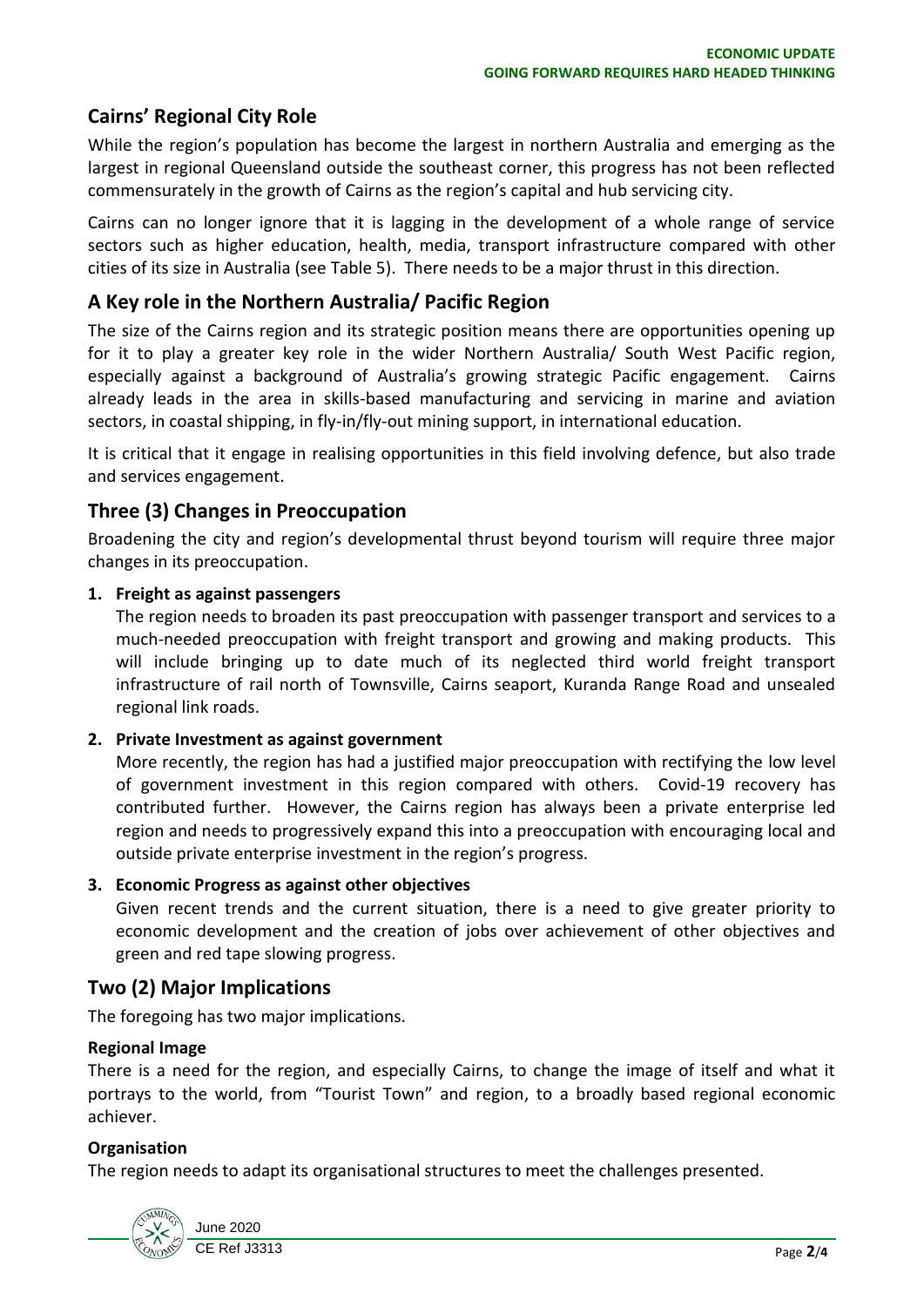

*Source: Cummings Economics from Australian Bureau of Statistics data.*





*Source: Cummings Economics from Australian Department of Social Services.*



*Source: Cummings Economics from National Land & Water Resources Atlas 2001.*